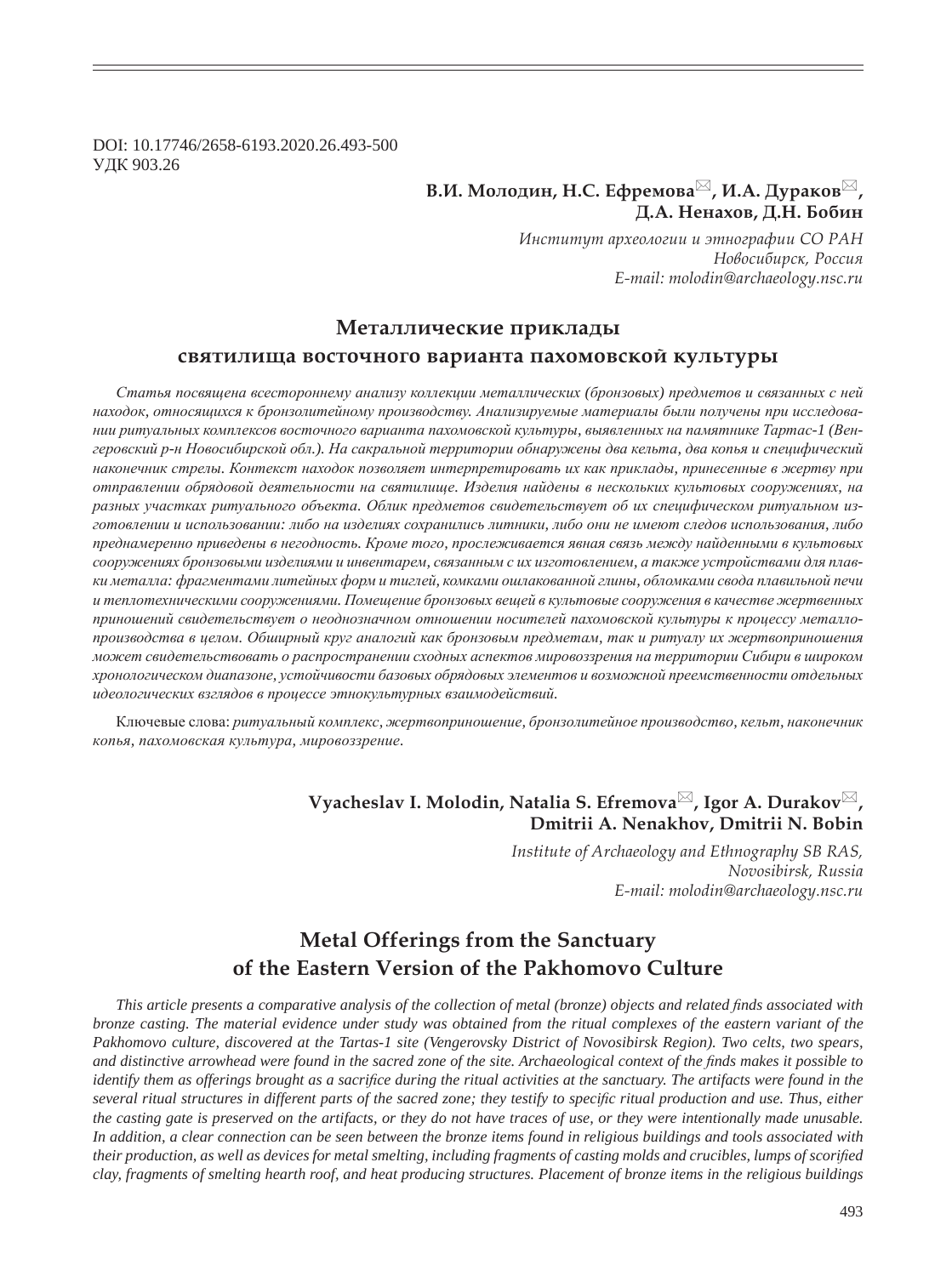*as sacri¿ cial offerings testi¿ es to generally ambiguous attitude to the process of metal casting on the part of the carriers of the Pakhomovo culture. Wide range of parallels to both bronze artifacts and ritual of their sacrificial offering may indicate the spread of similar aspects of the worldview in Siberia in wide chronological range, stability of basic ritual elements, and possible continuity of individual beliefs in the process of ethnic and cultural interaction.* 

Keywords: ritual complex, sacrifice, bronze casting, celt, spearhead, Pakhomovo culture, worldview.

#### **Введение**

Древние святилища как вид археологических источников вызывают постоянный пристальный интерес. Их выявление связано с определенными затруднениями, объясняющимися сложностью распознания таких объектов. Как правило, культовый характер их вместе с полученным инвентарем не всегда очевиден.

Накопленный к настоящему времени опыт исследования культовых объектов (как ранних, так и существовавших в этнографическое время) показал, что одним из постоянно присутствующих признаков святилища являются крупные и очевидно ценные металлические предметы, оставленные на его территории в качестве жертвоприношения-приклада [Корочкова, Стефанов, 2010, 2013; Молодин, Бобров, Равушкин, 1980].

Выявленный в 2012 г. на территории многослойного памятника Тартас-1 культовый комплекс пахомовской культуры в полной мере обладает этим признаком. По мере исследования его площади была обнаружена серия бронзовых предметов, включающих два наконечника копья, два кельта, наконечник стрелы [Молодин и др., 2012, с. 231-235, рис. 2, *1*, 2; 2013, с. 266–267]. Данная статья посвящена анализу этой специфической коллекции.

#### Характеристика источников **И ИХ ОСМЫСЛЕНИЕ**

Наконечники копий. Найдено два экземпляра. Первый из них выявлен в составе инвентаря ритуального комплекса № 1, расположенного на юговосточном краю занятого памятником Тартас-1 мыса второй надпойменной террасы правого берега р. Тартас. Копье находилось выше уровня материка, в скоплении фрагментов керамики пахомовской культуры и обожженных костей, среди которых идентифицированы ребра, запястные кости и фрагменты нижних челюстей не менее чем от двух коров; астрагал, зубы, пяточная кость, обломок таза и зубы нижних челюстей как минимум двух лошадей. Здесь же найдены вторая фаланга и запястная кость лося, а также зуб и фрагмент таза козы (видовые определения выполнены канд. биол. наук С.К. Васильевым, за что авторы выражают ему искреннюю благодарность).

Копье имеет лавролистное перо с сегментовидными прорезями и короткую втулку (см. рисунок, 1). Общая длина наконечника 11 см, из них 9,5 см приходится на перо и 1,5 см на втулку, ее диаметр 2,1 см. Максимальное расширение пера достигает 4,1 см. Края его лопастей имеют следы механической заточки. На втулке прослеживается два круглых отверстия для крепления древка. Судя по литейному шву, изделие отлито в двустворчатой форме со вставным стержнем-сердечником. В средней части стержня пера прослеживается литейный брак в виде небольшой газовой раковины.

Наконечники копий с прорезным пером в эпоху поздней бронзы встречаются на очень широкой территории, включающей Восточную Европу, Причерноморье, Кавказ, Поволжье и Приуралье, Северный Казахстан и Сибирь [Тихонов, 1960, с. 34-36; Бочкарев, Тутаева, 2019; Тутаева, 2016]. Наибольшая их концентрация фиксируется в Восточной Европе и Волго-Уральском регионе. Как правило, исследователи датируют их третьей четвертью II тыс. до н.э. [Бочкарев, Тутаева, 2019, с. 176–180] или шире, в пределах второй половины II – начала I тыс. до н.э. [Дягтярева и др., 2019, с. 32].

В Западной Сибири, кроме прорезных наконечников, известны находки двух литейных форм для их изготовления. Одна из них найдена в культурном слое поселения Еловка [Членова, 1970, табл. II, 14]. Вторая происходит из случайных сборов на территории р. Пышма Ялуторовского р-на Тюменской обл. [Чикунова, 2020, с. 29–34, рис. 1–3].

Неясным остается назначение прорезей пера у таких копий. А.Х. Халиков на основании находок ананьинских копий с остатками вставленных в прорези кожаных ремней считал, что они использовались для крепления наконечников к древкам копий [1977, с. 185]. В.С. Бочкарев полагает, что отверстия были нужны для закрепления подвесок, шнуров, лент, бунчуков или кистей [2004, с. 407]. Исходя из этого предположения, данные изделия воспринимались, скорее, как символическое или церемониальное оружие: навершия, «командирские копья» или штандарты [Тутаева, 2016, с. 181; Бочкарев, Тутаева, 2018, с. 63–64]. Появление такого наконечника на территории святилища, к тому же в ритуально-жертвенном комплексе, является дополнительным аргументом к последнему предположению.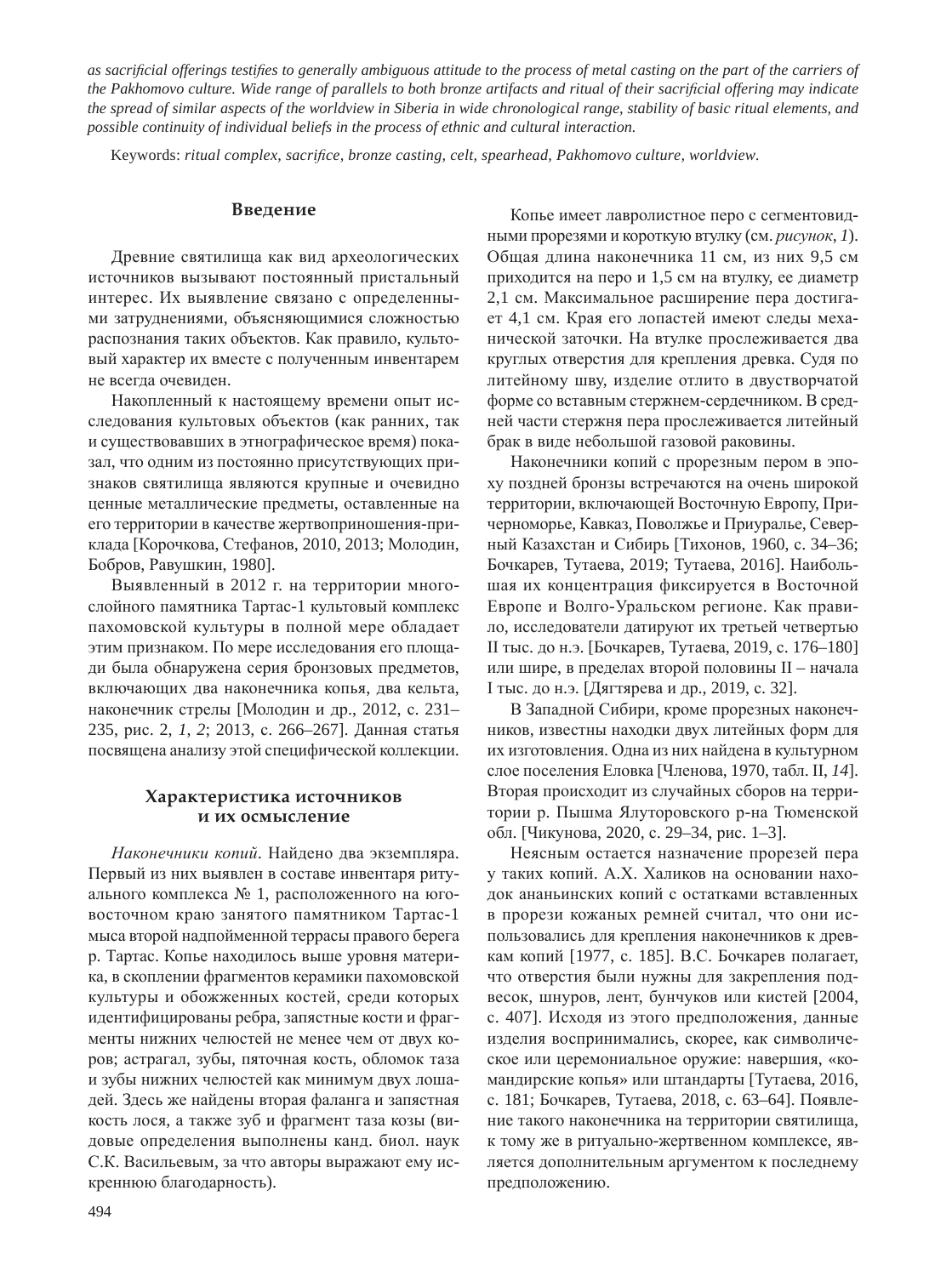

Бронзовые изделия с культового комплекса эпохи поздней бронзы памятника Тартас-1. *1, 2* – наконечники копий; *3, 4* – кельты; *5* – бронзовый наконечник стрелы.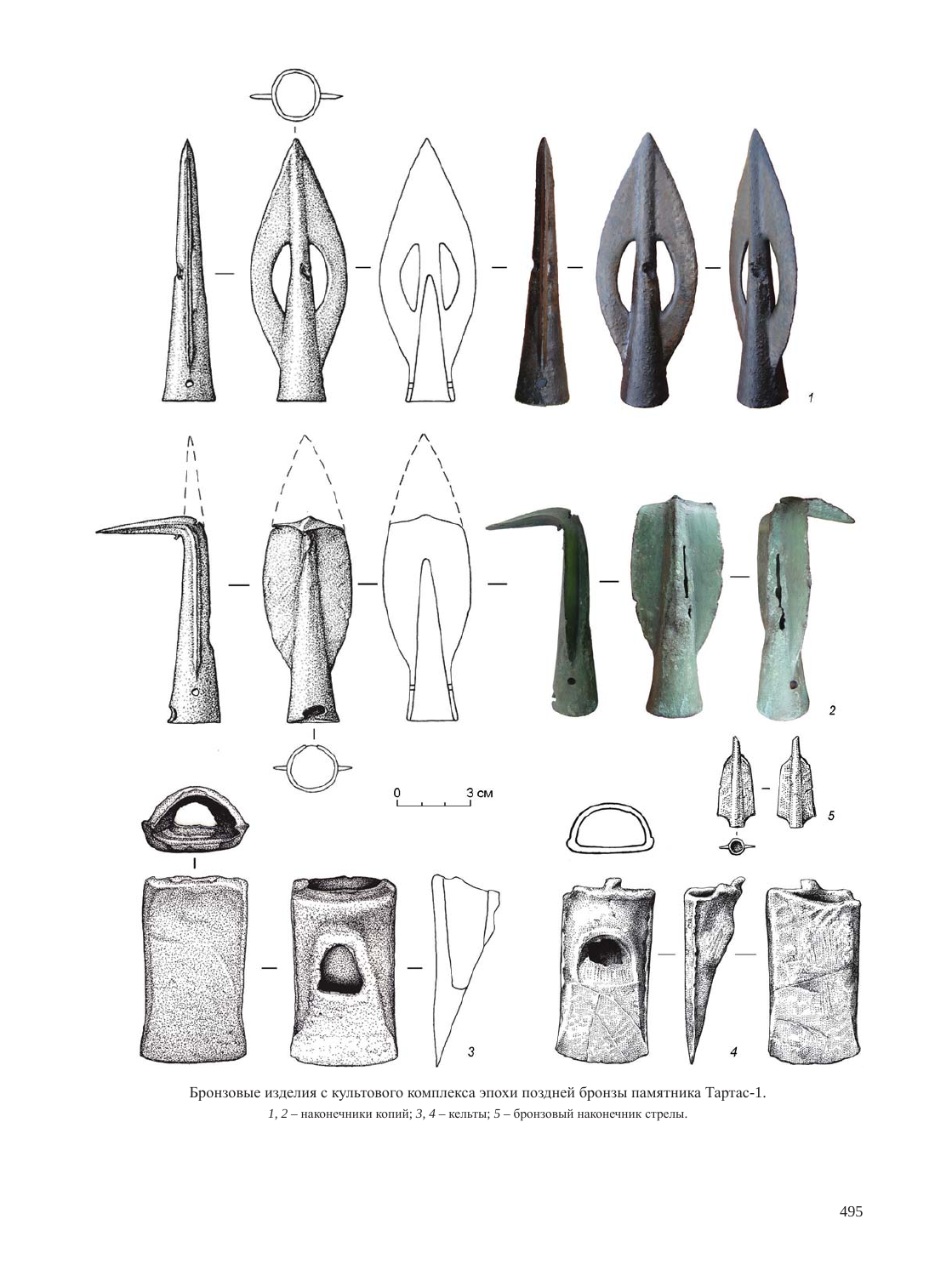Второе копье зафиксировано в одном из самых крупных культовых сооружений святилища - ритуальном комплексе № 2. Это строение представляло собой каркасно-столбовую наземную конструкцию подпрямоугольной формы размером  $15 \times 10$  м и общей площадью ок. 150 м<sup>2</sup>. Внутри конструкции, а также за ее пределами, вероятно, вплотную примыкая к стене, располагалась серия ритуальных ям. Они содержали обломки костей животных, чешую и кости рыбы, фрагменты раздавленных сосудов пахомовской культуры, а также, в одном случае, фрагменты тазовых костей человека. Особенностью этого комплекса являются обломки трех тиглей и глиняной литейной формы (см.: [Молодин и др., 2020]).

Наконечник копья найден в западной части строения в вертикальном положении, втулкой вверх. Изделие повреждено, острие пера намеренно согнуто. В месте сгиба прослеживаются следы трех сильных ударов массивным рубящим орудием. В первоначальном виде копье имело лавролистное перо с круглым стержнем и короткой втулкой (см. рисунок, 2). Общая длина изделия достигала 14 см, из них на перо приходится 11,5 см, на втулку – 2,5 см. Максимальная ширина пера – 3,7 см. Диаметр внешнего края втулки – 2 см, ее глубина – 6,9 см. На втулке находятся два круглых отверстия для крепления древка. Копье отлито в двухсторонней литейной форме со вставным сердечником и имеет недоливы по центру пера и на краю втулки. Недоливы, видимо, вызваны смещением или деформацией стержня-сердечника. Близкие по форме изделия встречаются в культурах периода поздней бронзы – переходного от бронзы к раннему железному веку времени Евразии (см., напр.: [Бадер, Попова, 1987, с. 134; Грязнов, 1992, табл. 69, 41; Андреева, 1987, рис. 142, *1*]).

Кельты. Найдено два экземпляра. Первый из них был обнаружен в культурном слое ритуального комплекса № 3, который представлял собой каркасно-столбовую конструкцию, состоящую из двух ориентированных по линии CB - ЮЗ параллельных рядов столбовых ям, между которыми обнаружена большая жертвенная яма (№ 681). В заполнении найдены обожженные зубы и ребра коровы, шейный позвонок и пяточная кость лошади, фрагменты технической керамики и две шаровидные известняковые конкреции. Кельт находился у юго-западной стенки ямы на уровне материка, практически по центру конструкции № 3.

Изделие относится к типу асимметричных кельтов-тесел со сквозной втулкой (т.н. «пещерка») (см. рисунок, 3). Имеет полуовальную в сечении втулку, практически прямоугольный, слегка расширяющийся к лезвию фас и четко выраженный асимметричный профиль. Размеры втулки по внешнему краю 4,4  $\times$  3 см, глубина – 4,3 см. Максимальная высота на лицевой стороне 8,05 см, минимальная с оборотной стороны – 7,70 см, ширина лезвия – 4,6 см. По внешнему краю втулки прослеживается рельефный валик, край лицевой стороны гладкий. «Пещерка» арочного типа, верхний край оформлен рельефным валиком. Ее вертикальный показатель – 1,9 см, ширина у основания – 1,8 см. По устью втулки прослеживаются следы от двух литников вытянутой щелевидной формы. Заливка металла в форму при изготовлении кельта осуществлялась через двухканальную литниковую систему с рассекателем потока металла. На боковых сторонах прослеживаются выраженные литейные швы.

Второй кельт обнаружен в слое святилища, на глубине 0,15 м от современной дневной поверхности (см. рисунок, 4). Его также следует отнести к асимметричным кельтам-теслам со сквозной втулкой. Высота кельта с лицевой стороны составляет 7,1 см, с оборотной – 7,8 см. В области устья втулки отмечается небольшой недолив. Прямоугольная форма фаски слегка сужается к лезвию. Ширина кельта у края втулки – 3,9 см, у лезвия – 3,7 см. Втулка имеет полукруглую форму, лезвие слегка округлое. Размеры втулки – 3,9  $\times$  2,4 см, глубина – 3,9 см. Толщина стенок втулки колеблется от 0,45 до 0,5 см. Устье втулки выражено небольшим рельефным валиком. Со стороны «пещерки» зафиксирован литниковый канал. Параметры изделия: высота – 0,6 см, ширина – 0,8 см, толщина – 0,4 см. «Пещерка» арочного типа, верхний край ее оформлен рельефным валиком (вертикальный показатель – 2 см, ширина у основания – 2,7 см). Со стороны фаски читается рельефная орнаментальная композиция. От устья втулки спускаются два вписанных друг в друга треугольника.

Оба кельта отлиты в двухсторонних глиняных литейных формах, состоящих из двух створок и сердечника. Формовка, судя по отпечатку отверстия сквозной втулки, перешедшей на отливку с модели, осуществлена по уже готовому кельту. На обоих изделиях заметен небольшой перекос створок вдоль плоскости разъема формы. Судя по состоянию лезвийной части обоих орудий, они не подвергались длительной эксплуатации, если вообще использовались в работе. На это же указывают сохранившиеся литники и отсутствие вмятин на устье втулок. Видимо, отливки не были насажены на рукоять, а предназначались для помещения в культовый комплекс в качестве жертвоприношения.

Кельты-тесла со сквозной втулкой («пещеркой») весьма немногочисленны и представляют в основном блок случайных находок. По Ю.С. Гришину, подобные изделия характерны для памятников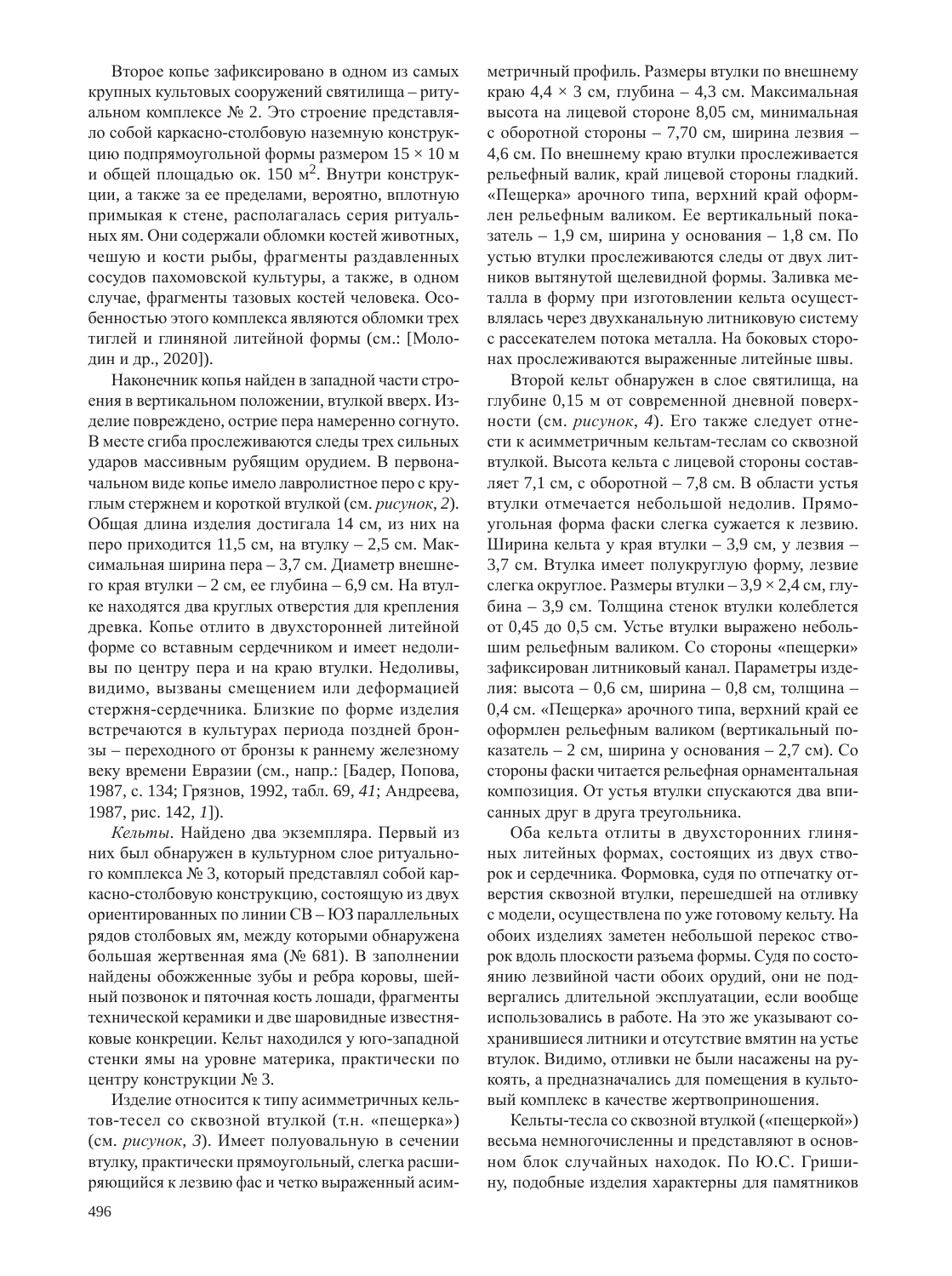Сибири и распространены на территории Минусинской котловины, Алтайского края, Тюменской и Курганской обл. Наиболее ранний для Западной Сибири экземпляр происходит из позднекротовского (черноозерского) погр. № 55 могильника Сопка-2/5 [Молодин, Гришин, 2019, с. 11–13, рис. 10, 5]. Несколько особняком стоят асимметричные кельты с территории Забайкалья [Гришин, 1971, с. 22]. Б.Г. Тихонов относит подобные кельты во вторую группу (подгруппа «А» – кельты-тесла с «пещеркой»). По его наблюдениям, они распространены преимущественно в Зауралье [1960, с. 48].

Непосредственные аналогии тартасским кельтам единичны. Таких предметов известно несколько, и все они датируются в рамках XV–XII вв. до н.э. Для первого кельта ближайшими аналогиями являются два изделия из Минусинской котловины [Гришин, 1971, табл. 11, 5, 6], кельт со стоянки Чесноковская пашня (оз. Куяш-Огневское, Багарякский р-н Челябинской обл.) [Тихонов, 1960, с. 111, табл. X, 6], а также экземпляр из Казахстана, обнаруженный близ Семипалатинска [Агапов, Дегтярева, Кузьминых, 2012, с. 52, рис. 4, 17]. В качестве аналогии можно привести и створку литейной формы, обнаруженную на Медеплавильном комплексе 1 (пос. Атасу I, Центральный Казахстан) [Хаврин, 1999, с. 34, рис. 1, 5]. Наиболее близкими аналогиями для второго кельта являются изделие, найденное у с. Брагино в Минусинском крае (хранится в Минусинском региональном краеведческом музее им. Н.М. Мартьянова, № А 422), и предмет, случайно найденный в Екатеринбурге [Тихонов, 1960, с. 114, табл. XVI, 10].

 $E$ ронзовый наконечник стрелы (см. рисунок, 5) найден на территории ритуального сооружения № 5, расположенного на юго-западной оконечности занимаемой памятником террасы. Сооружение представляет собой ориентированную длинной осью по линии С - Ю прямоугольную наземную конструкцию размером  $15 \times 8$  м и площадью  $120 \text{ m}^2$ . В культурном слое постройки найдены многочисленные обломки керамики эпохи поздней бронзы, кости животных, фрагменты глиняных литейных форм, кусочки охры. Наконечник обнаружен на уровне материка у южной стенки конструкции. Он относится к типу двухлопастных втульчатых стрел раннескифского облика. Его общая длина достигает 3,5 см. Длина лопастей – 2,5 см, максимальная ширина пера – 1,6 см, диаметр втулки – 0,6 см. В районе конца жала сохранился неотделенный литник в виде круглого вертикального слегка сужающегося канала-стояка. Аналогии таким изделиям известны в материалах предскифского времени Северного Причерноморья и Сибири [Тереножкин, 1976, с. 133–139, рис. 82, 4, 97].

К ритуальным «прикладам» относятся и две найденные на территории ритуального сооружения № 5 бронзовые бусины. Они были обнаружены в северной части этой конструкции на краю круглого чашеобразного углубления. Бусины лежали на уровне материка вместе с обломком ребра коровы, перекрытые скоплением фрагментов литейных форм, обломками свода плавильной печи.

#### **Выводы**

Таким образом, исследование культовых сооружений памятника Тартас-1 показывает, что перед нами долго функционировавшее и грандиозное по своим масштабам пахомовское святилище, занимающее значительную площадь. Найденные на разных участках и в разных строениях святилища бронзовые предметы часто не имеют следов использования и, видимо, специально изготовлены для проведения обряда. В некоторых случаях на изделиях не удалены литники. Одно из копий согнуто, т.е. специально приведено в негодность, возможно, в целях ритуального «умерщвления» предмета. Следует отметить, что значительная часть бронзовых предметов (прорезной наконечник копья, кельты, наконечник стрелы) относится к формам, распространенным западнее и, видимо, проникли в Барабинскую лесостепь вместе с носителями пахомовской культуры.

Прослеживается явная связь между найденными в культовых сооружениях бронзовыми изделиями и инвентарем, применяемым при обработке металла: фрагментами литейных форм и тиглей, комками ошлакованной глины, обломками свода плавильной печи. Находки бронзолитейных отходов являются характерной чертой культовых мест пахомовской культуры [Труфанов, 1983, с. 66; Молодин и др., 2013, с. 267; Ефремова и др., 2017, с. 317] и явно представляют собой материальное отражение устойчивых элементов обрядовых действий. Видимо, помещение бронзовых вещей в качестве жертвы-приклада в пахомовской религиозной практике было связано, прежде всего, с бронзолитейным производством.

#### Список литературы

 $\Lambda$ гапов С.А., Дегтярева А.Д., Кузьминых С.В. Металлопроизводство восточной зоны общности культур валиковой керамики // Вестн. археологии, антропологии и этнографии. – 2012. – № 3 (18). – С. 44–59.

Андреева Ж.В. Бронзовый век Дальнего Востока // Эпоха бронзы лесной полосы СССР. - М.: Наука, 1987. -С. 151-157. – (Археология СССР).

**Бадер О.Н., Попова Т.Б.** Поздняковская культура // Эпоха бронзы лесной полосы СССР. - М.: Наука, 1987. -С. 131-136. – (Археология СССР).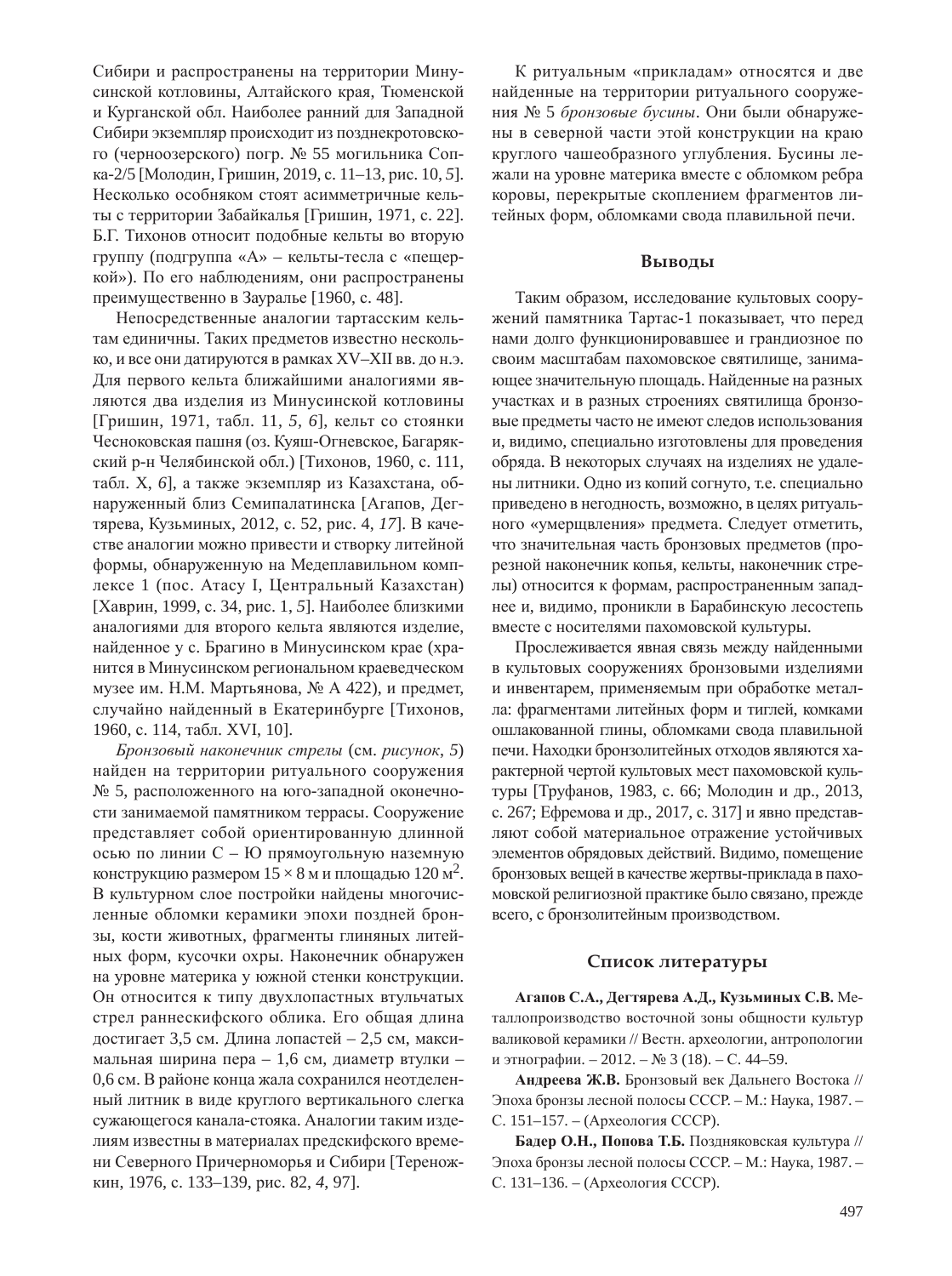Бочкарев В.С. О функциональном назначении петель-ушек у наконечников копий эпохи поздней бронзы Восточной Европы и Сибири // Археолог: детектив и мыслитель. – СПб.: Изд-во СПб. гос. ун-та, 2004. – C. 385-408.

**Бочкарев В.С., Тутаева И.Ж.** Об одной группе металлических наконечников копий-наверший эпохи поздней бронзы Северной Евразии // Археология Восточно-Европейской степи. – Саратов: Саратов. гос. ун-т, 2018. – Вып. 14. – С. 40–77.

**Бочкарев В.С., Тутаева И.Ж.** Прорезные наконечники копий эпохи поздней бронзы Восточной Европы и сопредельных территорий // Stratum plus. Археология и культурная антропология. – 2019. – № 2. – С. 167–222.

Гришин Ю.С. Металлические изделия Сибири эпохи энеолита и бронзы. – М.: Наука, 1971. – 170 с. – (Археология СССР; САИ; вып. В3-12).

Грязнов М.П. Алтай и приалтайская степь // Степная полоса Азиатской части СССР в скифо-сарматское время. – М.: Наука, 1992. – С. 161–177. – (Археология CCCP; [T. 10]).

**Ⱦɟɝɬɹɪɟɜɚ Ⱥ.Ⱦ., ȼɢɧɨɝɪɚɞɨɜ ɇ.Ȼ., Ʉɭɡɶɦɢɧɵɯ ɋ.ȼ.,**  Рассомахин М.А. Металлические изделия алексеевско-саргаринской культуры Среднего и Верхнего Притоболья // Вестн. археологии, антропологии и этногра $φ*HH.* – 2019. – *N*<sub>2</sub> 4 (47). – C. 28–44.$ 

 $E$ фремова Н.С., Мыльникова Л.Н., Молодин В.И., Васильев С.К., Дураков И.А., Селин Д.В. Ритуальные комплексы восточного варианта пахомовской культуры: новые концепции интерпретации // Проблемы археологии, этнографии, антропологии Сибири и сопредельных территорий. – Новосибирск: Изд-во ИАЭТ СО РАН, 2017. – T. XXIII. – C. 314–317.

Корочкова О.Н., Стефанов В.И. Культовый памятник эпохи бронзы на Шайтанском Озере под Екатеринбургом (по материалам раскопок 2008 г.) // РА. - 2010. -No 4. – C. 120–129.

Корочкова О.Н., Стефанов В.И. Культовый памятник эпохи бронзы на Шайтанском Озере под Екатеринбургом (по материалам раскопок 2009–2010 гг.) // РА. –  $2013. - N<sub>2</sub> 1. - C. 87-96.$ 

 $M$ олодин В.И., Бобров В.В., Равнушкин В.Н. Айдашинская пещера. – Новосибирск: Наука, 1980. – 208 с.

**Молодин В.И., Гришин А.Е.** Памятник Сопка-2 на реке Оми. – Новосибирск: Изд-во ИАЭТ СО РАН, 2019. – Т. 5: Культурно-хронологический анализ погребальных комплексов позднекротовской (черноозерской), андроновской (фёдоровской), ирменской и пахомовской куль- $Typ. - 223c.$ 

Молодин В.И., Кобелева Л.С., Наглер А., Дураков И.А., Ефремова Н.С., Ненахов Д.А., Демахи**на М.С., Мыльникова Л.Н., Хансен С.** Культовые комплексы восточного ареала пахомовской культуры на многослойном памятнике Тартас-1 // Проблемы археологии, этнографии, антропологии Сибири и сопредельных территорий. – Новосибирск: Изд-во ИАЭТ СО РАН, 2013. – T. XIX. – C. 265–269.

 $M$ олодин В.И., Наглер А., Хансен С., Дураков И.А., Кобелева Л.С., Ефремова Н.С., Новикова О.И., Мыль-**НИКОВА Л.Н., Васильев С.К., Васильева Ю.А., Ко-** $B$ ыршина Ю.Н., Кудинова М.А., Мосечкина Н.Н., Ненахов Д.А., Нестерова М.С., Сальникова И.В. Ритуальные комплексы восточного ареала пахомовской культуры на памятнике Тартас-1 (Обь-Иртышская лесостепь) // Проблемы археологии, этнографии, антропологии Сибири и сопредельных территорий. - Новосибирск: Изд-во ИАЭТ СО РАН, 2012. – Т. XVIII. – С. 231–236.

**Ɇɨɥɨɞɢɧ ȼ.ɂ., ɋɟɥɢɧ Ⱦ.ȼ., Ɇɵɥɶɧɢɤɨɜɚ Ʌ.ɇ., Дураков И.А., Ефремова Н.С.** Теплотехнические сооружения конца эпохи бронзы в Барабинской лесостепи (восточный вариант пахомовской культуры) // Археология, этнография и антропология Евразии. – Т. 48,  $N_2$  1. – 2020. – C. 61–71.

Тереножкин А.И. Киммерийцы. – Киев: Наук. думка, 1976. – 224 с.

Тихонов Б.Г. Металлические изделия эпохи бронзы на Среднем Урале и в Приуралье // Очерки по истории производства в Приуралье и Южной Сибири в эпоху бронзы и раннего железа. – М., 1960. – С. 5–115. – (МИА;  $N<sub>2</sub>$  90).

Труфанов А.Я. Жертвенное место Хутор Бор-1 (о культурно-хронологическом своеобразии памятников эпохи поздней бронзы лесного Прииртышья) // Этнокультурные процессы в Западной Сибири. – Томск: Том. гос. ун-т, 1983. – С. 63–76.

Тутаева И.Ж. Прорезные наконечники копий эпохи поздней бронзы Северного Причерноморья // Актуальная археология 3. Новые интерпретации археологических данных. – СПб.: ИИМК РАН, 2016. – С. 176–183.

Хаврин С.В. Кельты эпохи поздней бронзы Минусинской котловины // Сообщения Государственного Эрмитажа. – СПб.: Изд-во Гос. Эрмитажа, 1999. – Вып. LVIII. - С. 32-35.

Халиков А.Х. Волго-Камье в начале эпохи раннего железа (VIII–VI вв. до н.э.). – М.: Наука, 1977. – 262 с.

Чикунова И.Ю. Случайная находка литейной формы эпохи поздней бронзы на р. Пышме // Вестн. археологии, антропологии и этнографии. – 2020. – № 2 (49). – C. 29-37.

Членова Н.Л. Датировка ирменской культуры // Проблемы хронологии и культурной принадлежности археологических памятников Западной Сибири. – Томск: Издво Том. гос. ун-та, 1970. – С. 133-150.

## **References**

**Agapov S.A., Degtyareva A.D., Kuzminykh S.V.** Metalloproizvodstvo vostochnoi zony obshchnosti kul'tur valikovoi keramiki. In *Vestnik arkheologii, antropologii i etnografii,* 2012, No. 3 (18), pp. 44–59. URL: https://elibrary.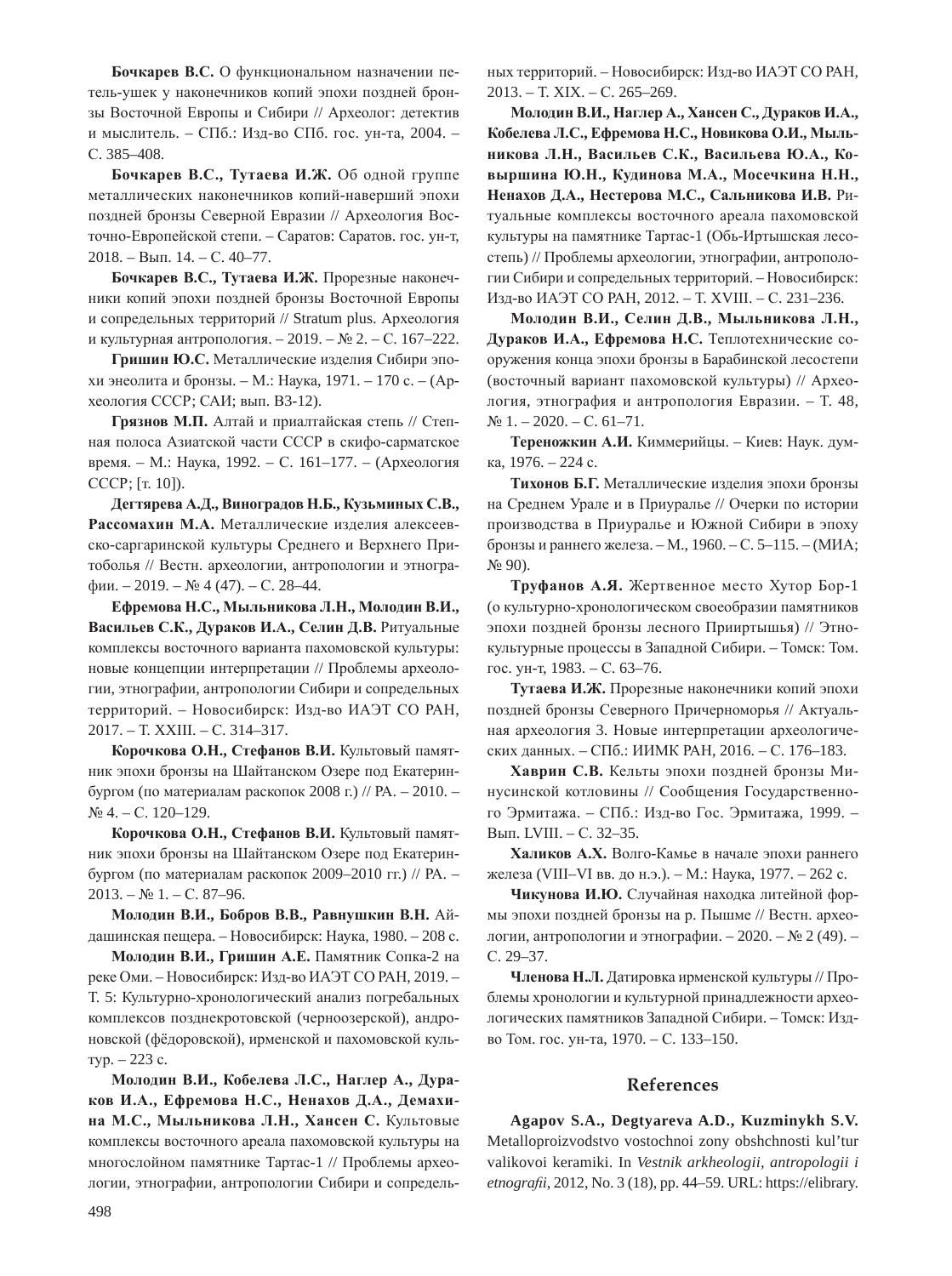ru/download/elibrary\_18046304\_34262978.pdf (Accessed: 27.10.2020). (In Russ.).

**Andreeva Zh.V.** Bronzovyi vek Dal'nego Vostoka. In *Epokha bronzy lesnoi polosy SSSR*. Moscow: Nauka, 1987, pp. 151–157. (Arkheologiya SSSR). (In Russ.).

**Bader O.N., Popova T.B.** Pozdnyakovskaya kul'tura. In *Epokha bronzy lesnoi polosy SSSR*. Moscow: Nauka, 1987, pp. 131–136. (Arkheologiya SSSR). (In Russ.).

**Bochkarev V.S.** O funktsional'nom naznachenii petel' ushek u nakonechnikov kopii epokhi pozdnei bronzy Vostochnoi Evropy i Sibiri. In *Arkheolog: detektiv i myslitel'*. St. Petersburg: State Univ. Press, 2004, pp. 385–408. (In Russ.).

**Bochkarev V.S., Tutaeva I.Zh.** About one group of metal spearheads of the Late Bronze Age as standard finials from North Eurasia. In *Archaeology of the East European Steppe*. Saratov: State Univ. Press, 2018, iss. 14, pp. 40–77. (In Russ.).

**Bochkarev V.S., Tutaeva I.Zh.** The Late Bronze Age Openwork Spearheads in Eastern Europe and Beyond. In *Stratum plus.* 2019, No. 2, pp. 167–222. (In Russ.).

Chikunova I.Yu. Accidental find of the Late Bronze Age casting mould on the Pyshma River. In *Vestnik arkheologii, antropologii i etnografii, 2020, No. 2 (49), pp. 29-37. URL:* https://doi.org/10.20874/2071-0437-2020-49-2-3 (Accessed: 27.10.2020). (In Russ.).

**Chlenova N.L.** Datirovka irmenskoi kul'tury. In *Problemy khronologii i kul'turnoi prinadlezhnosti arkheologicheskikh pamyatnikov Zapadnoi Sibiri*. Tomsk: State Univ. Press, 1970, pp. 133–150. URL: https://arheologija.ru/chlenovadatirovka-irmenskoy-kulturyi/ (Accessed: 27.10.2020). (In Russ.).

**Degtyareva A.D., Vinogradov N.B., Kuzminykh S.V., Rassomakhin M.A.** Metal products of the Alekseyevka-Sargary culture from the Middle and Upper Tobol areas. In *Vestnik arkheologii, antropologii i etnogra¿ i*. 2019, No. 4 (47), pp. 28–44. URL: https://doi.org/10.20874/2071-0437- 2019-47-4-3 (Accessed: 27.10.2020). (In Russ.).

**Efremova N.S., Mylnikova L.N., Molodin V.I., Vasiljev S.K., Durakov I.A., Selin D.V.** Ritual Complexes of the Eastern Variant of the Pakhomovo Culture: New Concepts of Interpretation. In *Problems of Archaeology, Ethnography, Anthropology of Siberia and Neighboring Territories*. Novosibirsk: IAET SB RAS Publ., 2017, vol. XXIII, pp. 314–317. (In Russ.).

**Grishin Yu.S.** Metallicheskie izdeliya Sibiri epokhi eneolita i bronzy. Moscow: Nauka, 1971, 170 p. (Arkheologiya SSSR; Svod arkheologicheskikh istochnikov; iss. V3-12) (In Russ.).

**Gryaznov M.P.** Altai i prialtaiskaya step'. In *Stepnaya polosa Aziatskoi chasti SSSR v skifo-sarmatskoe vremya*. Moscow: Nauka, 1992, pp. 161–177. (Arkheologiya SSSR; [vol. 10]). (In Russ.).

**Khavrin S.V.** Kel'ty epokhi pozdnei bronzy Minusinskoi kotloviny. In *Soobshcheniya Gosudarstvennogo Ermitazha*.

St. Petersburg: State Hermitage Publ., 1999, iss. LVIII, pp. 32–35. URL: http://archsib.ru/articles/A12.htm (Accessed: 27.10.2020). (In Russ.).

**Khalikov A.Kh.** Volgo-Kame v nachale epokhi rannego zheleza (VIII–VI vv. do n.e.). Moscow: Nauka, 1977, 262 p. URL: http://www.archaeology.ru/Download/Halikov/ Halikov\_1977\_Volgo\_Kamje.pdf (Accessed: 27.10.2020). (In Russ.).

**Korochkova O.N., Stefanov V.I.** Kul'tovyi pamyatnik epokhi bronzy na Shaitanskom Ozere pod Yekaterinburgom (po materialam raskopok 2008 g.). *Rossiiskaya arkheologiya*. Moscow: Nauka, 2010, No. 4, pp. 120–129. URL: https:// elibrary.ru/download/elibrary\_15262492\_54457223.pdf (Accessed: 27.10.2020). (In Russ.).

**Korochkova O.N., Stefanov V.I.** Kul'tovyi pamyatnik epokhi bronzy na Shaitanskom Ozere pod Ekaterinburgom (po materialam raskopok 2009–2010 gg.). *Rossiiskaya arkheologiya*. Moscow: Nauka, 2013, No. 1, pp. 87–96. URL: https://elibrary.ru/download/elibrary\_19014704\_50228860. pdf (Accessed: 27.10.2020). (In Russ.).

**Molodin V.I., Bobrov V.V., Ravnushkin V.N.** Aidashinskaya peshchera. Novosibirsk: Nauka, 1980, 208 p. (In Russ.).

**Molodin V.I., Grishin A.E.** Archaeological Site of Sopka-2 on the Om River. Novosibirsk: IAET SB RAS Publ., 2019, vol. 5: Cultural and chronological analyses of the Late Krotovo (Chernoozerie), Andronovo (Fedorovo), Irmen and Pakhomovka burial complexes, 223 p. (In Russ.). doi:10.17746/7803-0299-5.2019

**Molodin V.I., Kobeleva L.S., Nagler A., Durakov I.A., Efremova N.S., Nenakhov D.A., Demakhina M.S., Mylnikova L.N., Hansen S.** Kul'tovye kompleksy vostochnogo areala pakhomovskoy kul'tury na mnogosloynom pamyatnike Tartas-1. In *Problems of Archaeology, Ethnography, Anthropology of Siberia and Neighboring Territories*. Novosibirsk: IAET SB RAS Publ., 2013, vol. XIX, pp. 265–269. URL: https://archaeology.nsc. ru/wp-content/uploads/2018/05/ses\_2013.pdf (Accessed: 27.10.2020). (In Russ.).

**Molodin V.I., Nagler A., Hansen S., Durakov I.A., Kobeleva L.S., Efremova N.S., Novikova O.I., Mylnikova L.N., Vasiliev S.K., Vasilieva Yu.A., Kovyrshina Yu.N., Kudinova M.A., Mosechkina N.N., Nenakhov D.A., Nesterova M.S., Salnikova I.V.** Ritual'nye kompleksy vostochnogo areala pakhomovskoi kul'tury na pamyatnike Tartas-1 (Ob'-Irtyshskaya lesostep'). In *Problems of Archaeology, Ethnography, Anthropology of Siberia and Neighboring Territories*. Novosibirsk: IAET SB RAS Publ., 2012, vol. XVIII, pp. 231–236. URL: https:// archaeology.nsc.ru/wp-content/uploads/2018/05/ses\_2012. pdf (Accessed: 27.10.2020). (In Russ.).

**Molodin V.I., Selin D.V., Mylnikova L.N., Durakov I.A., Efremova N.S.** Late Bronze Age Smelting and Processing Furnaces of the Eastern Variant of the Pakhomovskaya Culture in the Baraba Forest-Steppe.